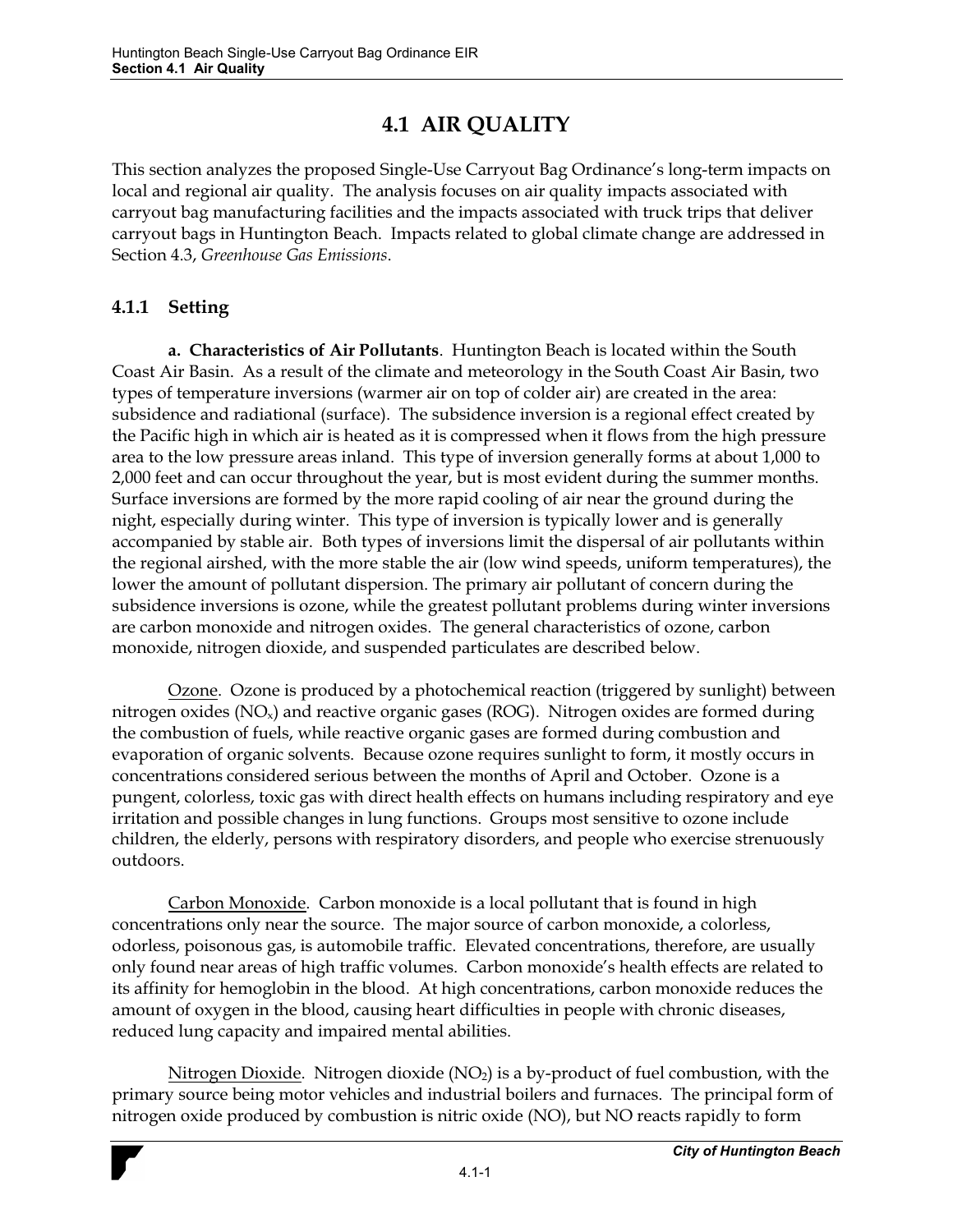$NO<sub>2</sub>$  creating the mixture of NO and  $NO<sub>2</sub>$  commonly called  $NO<sub>x</sub>$ . Nitrogen dioxide is an acute irritant. A relationship between  $NO<sub>2</sub>$  and chronic pulmonary fibrosis may exist, and an increase in bronchitis in young children at concentrations below 0.3 parts per million (ppm) may occur. Nitrogen dioxide absorbs blue light and causes a reddish brown cast to the atmosphere and reduced visibility. It can also contribute to the formation of  $PM_{10}$  and acid rain.

Suspended Particulates.  $PM_{10}$  is particulate matter measuring no more than 10 microns in diameter, while PM<sub>2.5</sub> is fine particulate matter measuring no more than 2.5 microns in diameter. Suspended particulates are mostly dust particles, nitrates and sulfates. Both PM<sub>10</sub> and PM2.5 are by-products of fuel combustion and wind erosion of soil and unpaved roads, and are directly emitted into the atmosphere through these processes. Suspended particulates are also created in the atmosphere through chemical reactions. The characteristics, sources, and potential health effects associated with the small particulates (those between 2.5 and 10 microns in diameter) and fine particulates ( $PM<sub>2.5</sub>$ ) can be very different. The small particulates generally come from windblown dust and dust kicked up from mobile sources. The fine particulates are generally associated with combustion processes as well as being formed in the atmosphere as a secondary pollutant through chemical reactions. Fine particulate matter is more likely to penetrate deeply into the lungs and poses a health threat to all groups, but particularly to the elderly, children, and those with respiratory problems. More than half of the small and fine particulate matter that is inhaled into the lungs remains there. These materials can damage health by interfering with the body's mechanisms for clearing the respiratory tract or by acting as carriers of an absorbed toxic substance.

**b. Current Air Quality.** The South Coast Air Quality Management District monitoring station located nearest to Huntington Beach is the Costa Mesa monitoring station, located at 2850 Mesa Verde Drive East in Costa Mesa. However, only the Costa Mesa monitoring station, does not measure particulate matter ( $PM_{10}$  and  $PM_{2.5}$ ). Therefore, data for particulate matter was taken from the next nearest monitoring station, located on Pampas Lane in Anaheim. Table 4.1-1, on the following page, indicates the number of days that each of the standards has been exceeded at these stations. As shown, the ozone concentration exceeded the state standard one day in 2010 but did not exceed the state standard in 2008 or 2009. The carbon monoxide and nitrogen dioxide concentrations did not exceed the state standard in any year between 2008 and 2010. The PM10 concentration exceeded state standards three times in 2008, one time in 2009 and did not exceed the state standard in 2010.The PM2.5 concentration exceeded federal standards on five days 2008 and 2009, respectively, but did not exceed the federal standard in 2010.

**c. Air Quality Management.** Under state law, the SCAQMD is required to prepare a plan for air quality improvement for pollutants for which the District is in non-compliance. The SCAQMD updates the plan every three years. Each iteration of the SCAQMD's Air Quality Management Plan (AQMP) is an update of the previous plan and has a 20-year horizon. The plan was last comprehensively updated in 2007. The 2007 AQMP incorporates new scientific data and notable regulatory actions that have occurred since adoption of the 2003 AQMP. The SCAQMD adopted the 2007 AQMP on June 1, 2007. It was updated March 4, 2011 to include revisions to PM2.5 and Ozone State Implementation Plan for the Basin. The 2007 AQMP incorporates the revisions made in 2011.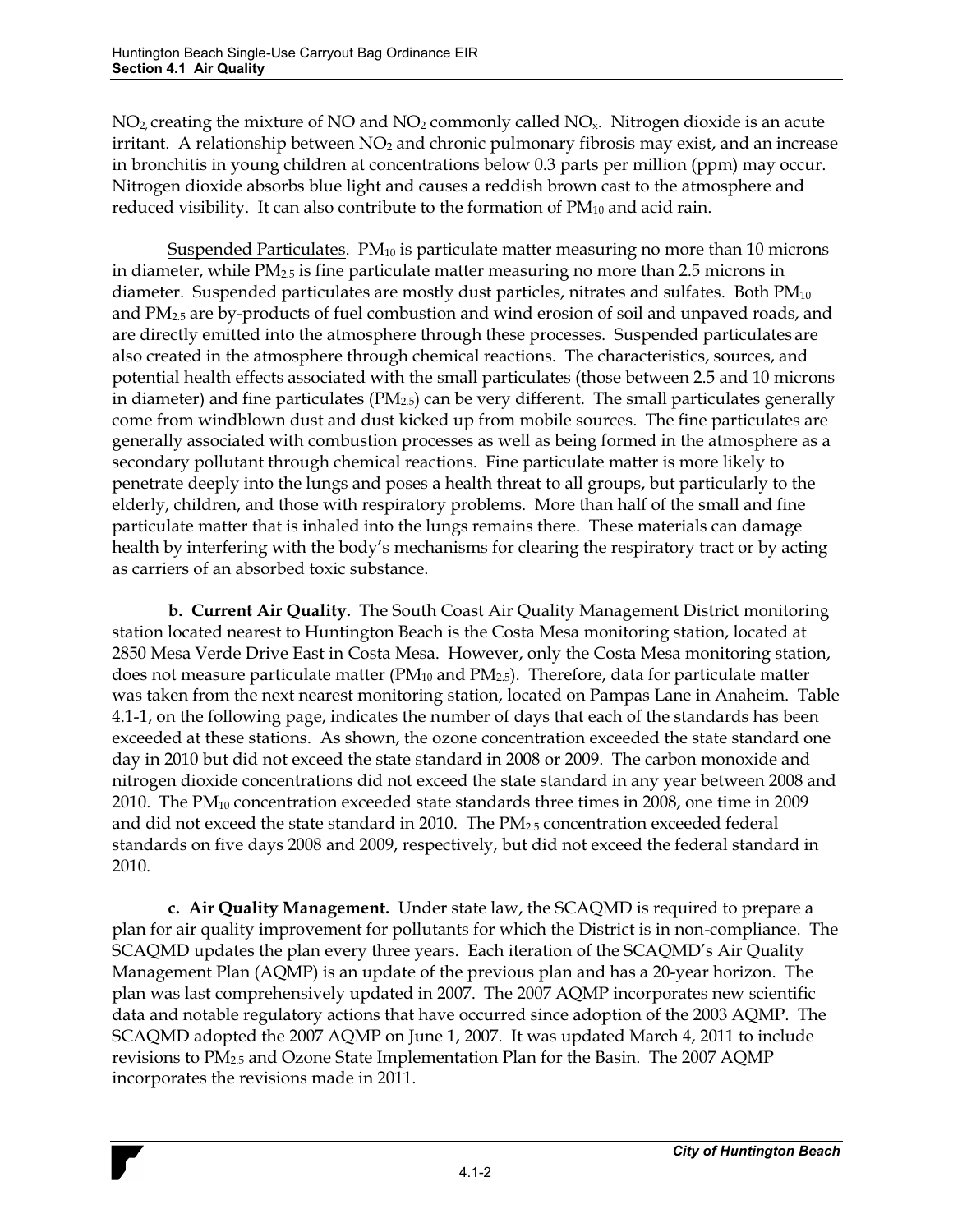| <b>Pollutant</b>                                                              | 2008  | 2009         | 2010     |
|-------------------------------------------------------------------------------|-------|--------------|----------|
| Ozone, ppm - Worst Hour                                                       | 0.094 | 0.087        | 0.097    |
| Number of days of State exceedances (>0.09 ppm)                               | 0     | <sup>0</sup> | 1        |
| Number of days of Federal exceedances (>0.12 ppm)                             | 0     | 0            | 0        |
| Carbon Monoxide, ppm - Worst 8 Hours                                          | 1.97  | 2.16         | 2.09     |
| Number of days of State/Federal exceedances (>9.0 ppm)                        | 0     | 0            | 0        |
| Nitrogen Dioxide, ppm - Worst Hour                                            | 0.081 | 0.065        | 0.070    |
| Number of days of State exceedances (>0.25 ppm)                               | 0     | <sup>0</sup> | 0        |
| Particulate Matter <10 microns, µg/m <sup>3</sup> Worst 24 Hours <sup>b</sup> | 61.0  | 63.0         | 43.0     |
| Number of samples of State exceedances ( $>50 \mu g/m^3$ )                    | 3     | 1            | $\Omega$ |
| Number of samples of Federal exceedances (>150 $\mu$ g/m <sup>3</sup> )       | 0     | 0            | 0        |
| Particulate Matter < 2.5 microns, µg/m <sup>3</sup> Worst 24 Hours            | 67.8  | 64.5         | 31.7     |
| Number of samples of Federal exceedances ( $>$ 35 $\mu$ g/m <sup>3</sup> )    | 5     | 5            | 0        |

**Table 4.1-1 Ambient Air Quality Data** 

*bData collected for the Costa Mesa monitoring station* 

*Source: CARB, 2008, 2009, & 2010 Annual Air Quality Data Summaries available at http://www.arb.ca.gov*

The 2007 AQMP was prepared to ensure continued progress towards clean air and comply with state and federal requirements. This AQMP builds upon the approaches taken in the 2003 AQMP for the South Coast Air Basin for the attainment of the federal ozone air quality standard. This AQMP highlights the significant amount of reductions needed and the urgent need to identify additional strategies, especially in the area of mobile sources, to meet all federal criteria pollutant standards within the timeframes allowed under the Clean Air Act. New standards allow for a longer compliance schedule for federal fine particulates and 8-hour ozone but with more stringent  $PM_{10}$  and 1-hour ozone standards. The 2007 AQMP proposes attainment demonstration of the federal  $PM_{2.5}$  standards through a more focused control of sulfur oxides (SOx), directly-emitted  $PM_{2.5}$ , and nitrogen oxides (NOx) supplemented with volatile organic compounds (VOC) by 2015. The 8-hour ozone control strategy builds upon the  $PM<sub>2.5</sub>$  strategy, augmented with additional NOx and VOC reductions to meet the standard by 2024 assuming a bump-up is obtained. Further, the 2007 AQMP aims to reduce mobile source emissions by discussing measures that would address the remaining air quality standard exceedances in the region. The 2007 AQMP is incorporated by reference and available to download at http://www.aqmd.gov/aqmp/07aqmp/index.html.

**d. Air Quality and Carryout Bags**. Carryout bags can affect air quality in two ways, either through emissions associated with manufacturing processes or through emissions associated with truck trips for the delivery of carryout bags to retailers. Each is summarized below.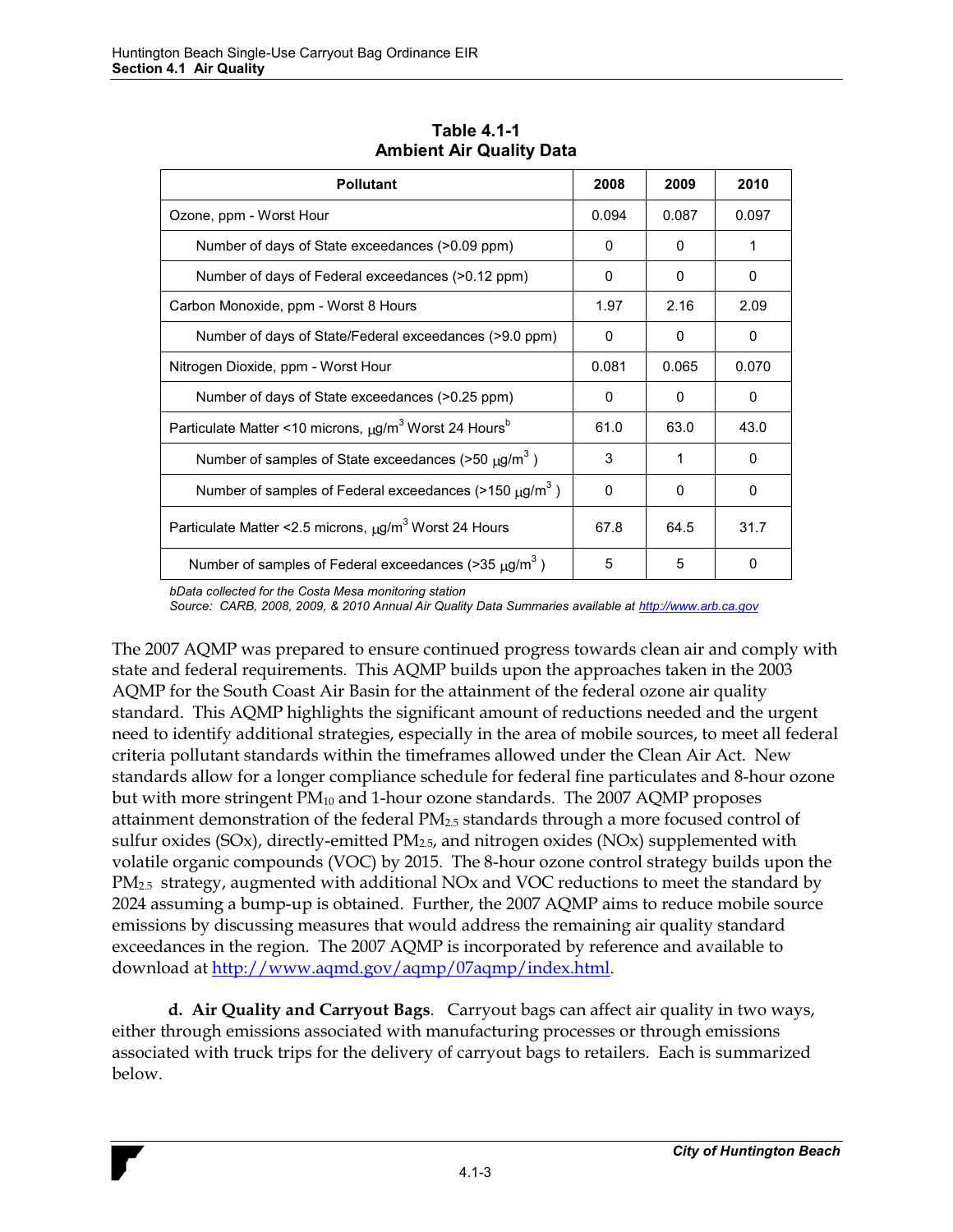Manufacturing Process. The manufacturing process to make carryout bags requires fuel and energy consumption, which generates air pollutant emissions. These may include particulate matter, nitrogen oxides, hydrocarbons, sulfur oxides, carbon monoxide, and odorous sulfur (Green Cities California MEA, 2010). The amount of emissions varies depending on the type and quantity of carryout bags produced. These emissions may contribute to air quality impacts related to acid rain (atmospheric acidification) or ground level ozone formation.

Although manufacturing facilities may emit air pollutant emissions in the production of carryout bags, manufacturing facilities are subject to air quality regulations, as described below in *e. Air Pollution Regulation*, which are intended to reduce the amount of emissions and the impacts related to air quality. For this EIR, the analysis is focused on the South Coast Air Basin, of which Huntington Beach is a part.

 Truck Trips. Delivery trucks that transport carryout bags from manufacturers or distributors to the local retailers in Huntington Beach also contribute air emissions locally and regionally. Based on a baseline population in Huntington Beach of 191,677 persons and a statewide estimate of approximately 533 plastic bags used per person per year, retail customers in the City of Huntington Beach currently use an estimated 102,198,343 plastic bags per year. Assuming 2,080,000 plastic bags per truck load (City of Santa Monica Single-use Carryout Bag Ordinance Final EIR, January 2011), this number of plastic bags would require approximately 49 truck trips per year to deliver these carryout bags.

Diesel engines emit a complex mixture of air pollutants, composed of gaseous and solid material (ARB "Health Effects of Diesel Exhaust", 2010). The visible emissions in diesel exhaust are known as particulate matter or PM, which are very small and readily respirable. The particles have hundreds of chemicals adsorbed onto their surfaces, including many known or suspected mutagens and carcinogens. Diesel PM emissions are estimated to be responsible for about 70% of the total ambient air toxics risk. In addition to these general risks, diesel PM can also be responsible for elevated localized or near-source exposures ("hot-spots") (ARB, Health Effects of Diesel Exhaust", 2010).

Like manufacturing facilities, delivery trucks are also subject to existing regulations primarily related to diesel emissions, as described in *e. Air Pollution Regulation*. These regulations are intended to reduce emissions associated with fuel combustion and the impacts related to local and regional air quality.

Ground Level Ozone and Atmospheric Acidification. Various studies have estimated air emissions for the different carryout bags (single-use plastic, paper or reusable bags) to determine a per bag emissions rate. In order to provide metrics to determine environmental impacts associated with the proposed ordinance, reasonable assumptions based upon the best available sources of information have been established and are utilized in this EIR. Specific metrics that compare impacts on a per bag basis are available for single-use plastic, single-use paper and LDPE reusable bags. Air pollutant emissions associated with the manufacturing and transportation of one single-use paper bag result in 1.9 times the impact on atmospheric acidification as air emissions associated with one single-use plastic bag. Similarly, on a per bag basis, a reusable carryout bag that is made of LDPE plastic would result in 3 times the atmospheric acidification of a single-use plastic bag if the LDPE bag is only used only one time.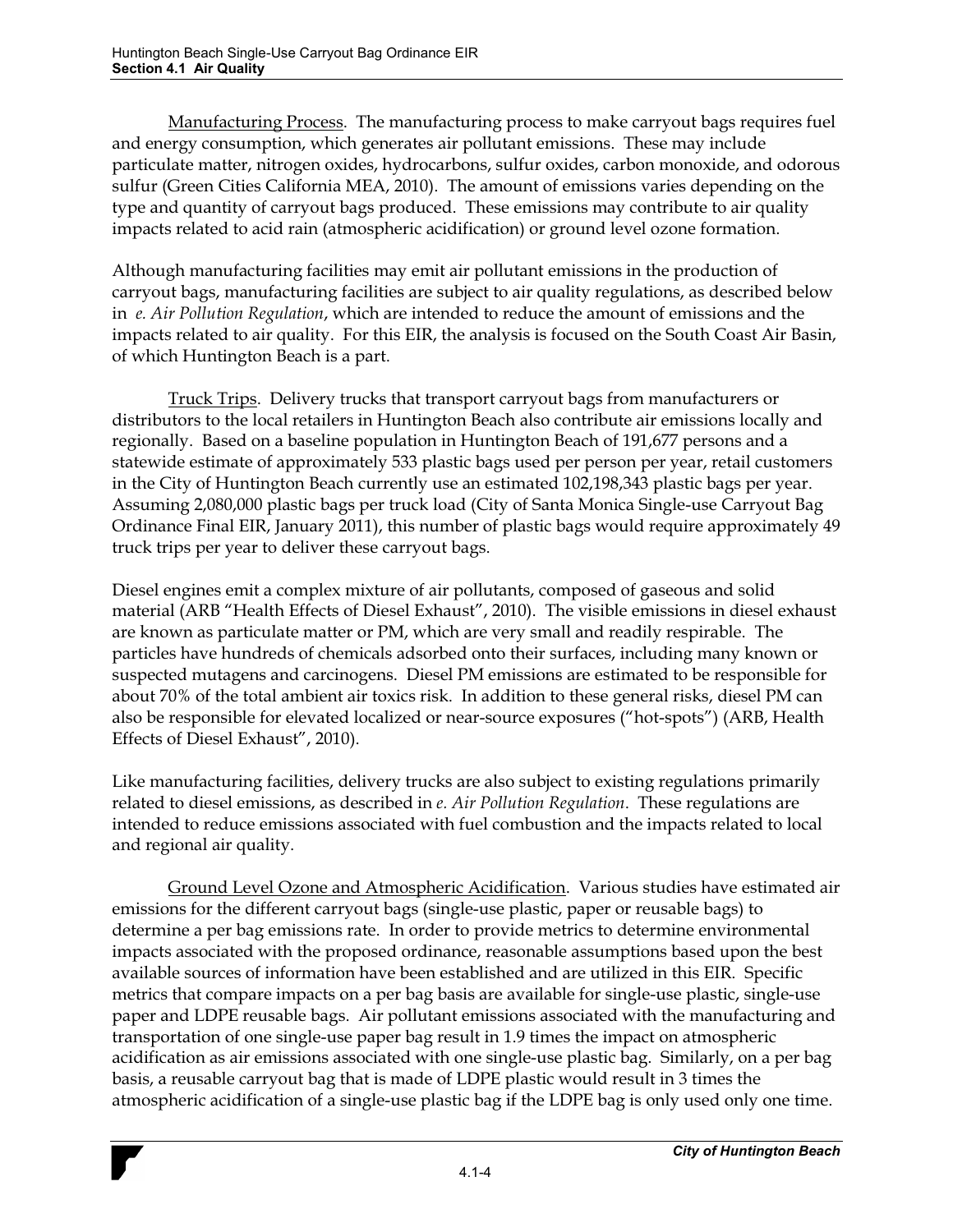In addition, on a per bag basis, a single-use paper bag has 1.3 times the impact on ground level ozone formation of a single-use plastic bag. Finally, a reusable carryout bag that is made of LDPE plastic and only used one time would result in 1.4 times the ground level ozone formation of a single-use plastic bag (Stephen L. Joseph, 2009; Ecobilan, 2004; FRIDGE, 2002; Green Cities California MEA, 2010; City of Santa Monica Single-use Carryout Bag Ordinance Final EIR, January 2011; and, Sunnyvale Carryout Bag Ordinance Final EIR, December 2011).

The above statistics use the LDPE carryout bag as a representation of reusable bags in evaluating air quality impacts. There is no known available Life Cycle Assessment that evaluates all types of reusable bags (canvas, cotton, calico, etc.) with respect to potential air emissions. However, given the high rate of reuse of all types of reusable bags (usually at least one year, or 52 uses), the air emissions from these bags, when compared to the single-use plastic and paper carryout bags, are expected to be comparable to the LPDE bag or lower.

Table 4.1-2 lists the emissions associated contributing to ground level ozone and atmospheric acidification using the per-bag impact rates discussed above and the estimated existing plastic bags used in Huntington Beach. As shown in Table 4.1-2, the manufacturing and transportation of single-use plastic carryout bags currently used in Huntington Beach each year generates an estimated 2,351 kilograms (kg) of emissions associated with ground level ozone and 110,783 kg of emissions associated with atmospheric acidification.

| Table 4.1-2                                                           |
|-----------------------------------------------------------------------|
| <b>Existing Emissions from Ground Level Ozone and</b>                 |
| Atmospheric Acidification (AA) from Carryout Bags in Huntington Beach |

| <b>Bag</b><br><b>Type</b> | # of Bags<br><b>Used per</b><br>Year | Ozone<br><b>Emission</b><br>Rate per<br>Bag* | Ozone<br><b>Emissions</b><br>(kg) per<br>1,000<br>bags** | Ozone<br><b>Emissions</b><br>per year<br>(kg) | AA<br><b>Emission</b><br>Rate per<br>Bag* | AA<br><b>Emissions</b><br>(kg) per<br>1,000<br>bags*** | AA<br><b>Emissions</b><br>per year<br>(kg) |
|---------------------------|--------------------------------------|----------------------------------------------|----------------------------------------------------------|-----------------------------------------------|-------------------------------------------|--------------------------------------------------------|--------------------------------------------|
| Single-<br>use<br>Plastic | 102,198,343                          | 1.0                                          | 0.023                                                    | 2,350.56                                      | 1.0                                       | 1.084                                                  | 110,783                                    |
|                           |                                      |                                              | <b>Total</b>                                             | 2,351                                         |                                           | <b>Total</b>                                           | 110,783                                    |

*Source:* 

*\* Impact rate per bag as stated in Stephen L. Joseph, 2009; Ecobilan, 2004; FRIDGE, 2002; Green Cities California MEA, 2010; Santa Monica Single-use Carryout Bag Ordinance Final EIR, January 2011; and, Sunnyvale Carryout Bag Ordinance Final EIR, December 2011.* 

*\*\* Emissions per 1,000 bags from Ecobilan, 2004; Santa Monica Single-use Carryout Bag Ordinance Final EIR, January 2011; and, Sunnyvale Carryout Bag Ordinance Final EIR, December 2011.* 

*\*\*\* Emissions per 1,000 bags from FRIDGE, 2002 and Green Cities California MEA, 2010; Santa Monica Single-use Carryout Bag Ordinance Final EIR, January 2011; and, Sunnyvale Carryout Bag Ordinance Final EIR, December 2011.* 

**e. Air Pollution Regulation.** Federal and state standards have been established for six criteria pollutants: ozone (O3), carbon monoxide (CO), nitrogen dioxide (NO2), sulfur dioxide  $(SO<sub>2</sub>)$ , particulates less than 10 and 2.5 microns in diameter (PM<sub>10</sub> and PM<sub>2.5</sub> respectively), and lead (Pb). California has also set standards for sulfates, hydrogen sulfide, vinyl chloride, and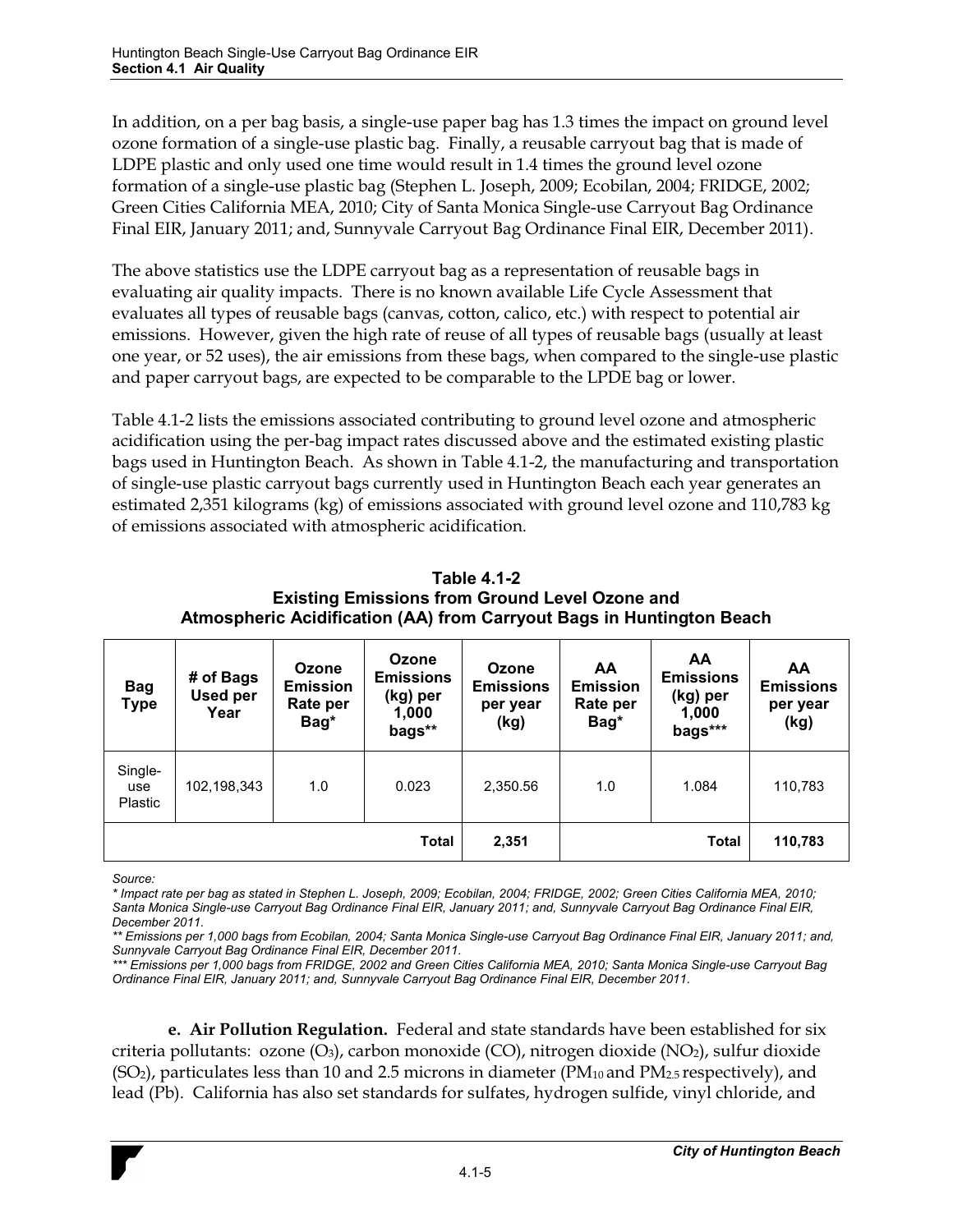visibility-reducing particles. Table 4.1-3 lists the current federal and state standards for criteria pollutants.

| <b>Pollutant</b>                        | <b>Federal Standard</b>                                                         | <b>California Standard</b>                                                 |
|-----------------------------------------|---------------------------------------------------------------------------------|----------------------------------------------------------------------------|
| Ozone                                   | $0.075$ ppm $(8-hr$ avg)                                                        | $0.09$ ppm $(1-hr$ avg)<br>$0.07$ ppm $(8-hr$ avg)                         |
| Carbon Monoxide                         | $9.0$ ppm $(8-hr$ avg)<br>35.0 ppm (1-hr avg)                                   | $9.0$ ppm $(8-hr$ avg)<br>20.0 ppm (1-hr avg)                              |
| Nitrogen Dioxide                        | 53 ppb (annual avg)<br>100 ppb (1-hr avg)                                       |                                                                            |
| Sulfur Dioxide                          | $75$ ppb $(1-hr$ avg)                                                           | $0.04$ ppm (24-hr avg)<br>$0.25$ ppm $(1-hr$ avg)                          |
| Lead                                    | 1.5 $\mu$ g/m <sup>3</sup> (annual avg)                                         | 1.5 $\mu$ g/m <sup>3</sup> (calendar qtr)                                  |
| Particulate Matter (PM <sub>10</sub> )  | 150 $\mu$ g/m <sup>3</sup> (24-hr avg)                                          | 20 $\mu$ g/m <sup>3</sup> (annual avg)<br>50 μg/m <sup>3</sup> (24-hr avg) |
| Particulate Matter (PM <sub>2.5</sub> ) | 15 $\mu$ g/m <sup>3</sup> (annual avg)<br>35 $\mu$ g/m <sup>3</sup> (24-hr avg) | 12 $\mu$ g/m <sup>3</sup> (annual avg)                                     |

**Table 4.1-3 Current Federal and State Ambient Air Quality Standards** 

*ppm= parts per million ppb= parts per billion*  $\mu$ *g/m<sup>3</sup> = micrograms per cubic meter Source: California Air Resources Board (2010), accessed online January 2012 at: www.arb.ca.gov/research/aaqs/aaqs2.pdf*

As described above, Huntington Beach is located within the South Coast Air Basin, which is under the jurisdiction of the South Coast Air Quality Management District (SCAQMD). The SCAQMD is required to monitor air pollutant levels to ensure that air quality standards are met and, if they are not met, to develop strategies to meet the standards. Depending on whether the standards are met or exceeded, the local air basin is classified as being in "attainment" or "non-attainment." The South Coast Air Basin is a non-attainment area for both the federal and state standards for ozone and  $PM_{10}$ . Thus, the SCAQMD is required to implement strategies that would reduce the pollutant levels to recognized acceptable standards. The Basin is in attainment for the state and federal standards for nitrogen dioxide, and for carbon monoxide. The non-attainment status is a result of several factors, the primary ones being the naturally adverse meteorological conditions that limit the dispersion and diffusion of pollutants, the limited capacity of the local air shed to eliminate pollutants from the air, and the number, type, and density of emission sources within the South Coast Air Basin.

## Regulations applicable to Manufacturing Facilities.

*EPA Title V Permit*. Title V is a federal program designed to standardize air quality permits and the permitting process for major sources of emissions across the country. The name "Title V" comes from Title V of the 1990 federal Clean Air Act Amendments, which requires the EPA to establish a national, operating permit program. Accordingly, EPA adopted regulations [Title 40 of the Code of Federal Regulations, Chapter 1, Part 70 (Part 70)], which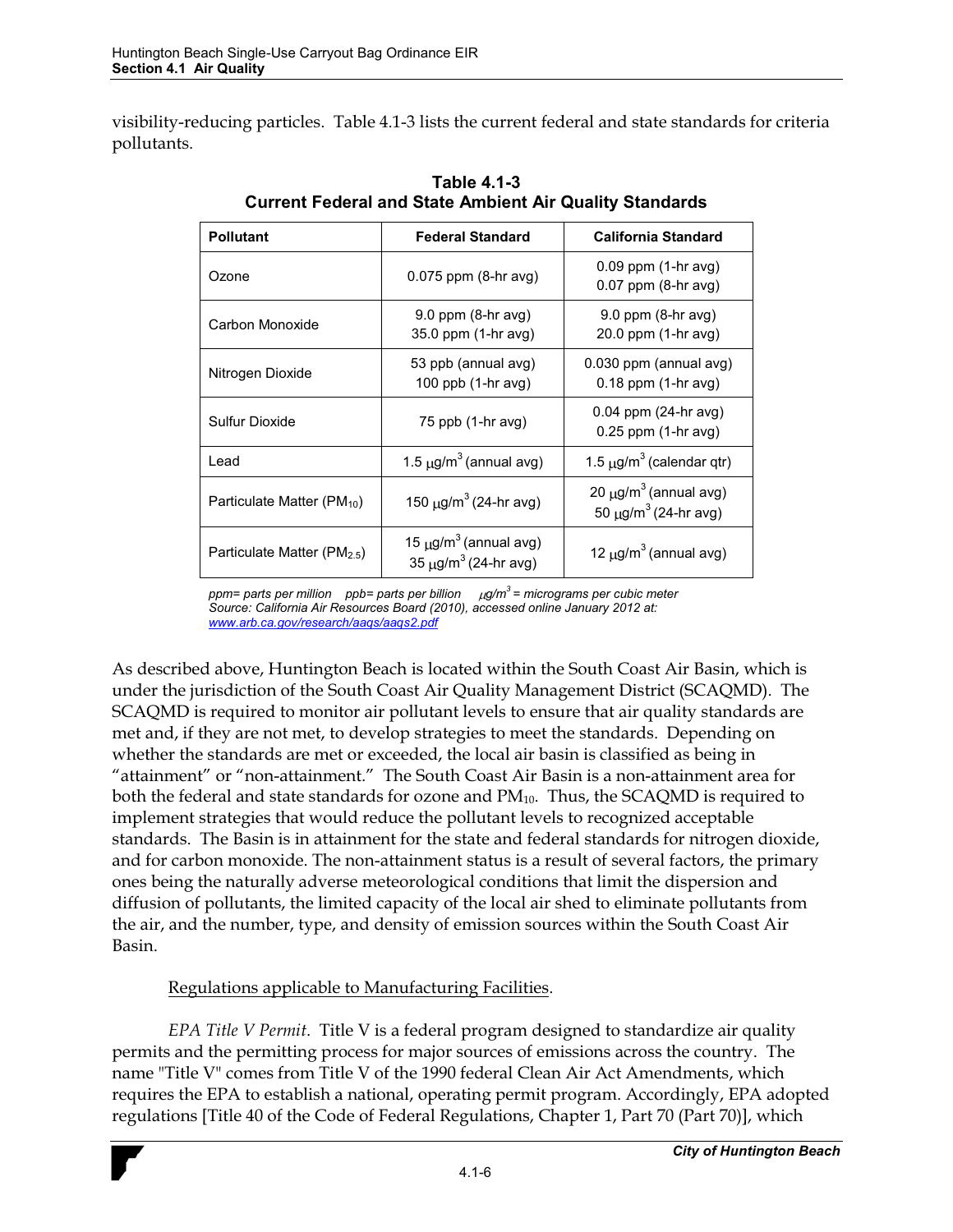require states and local permitting authorities to develop and submit federally enforceable operating permit programs for EPA approval. Title V only applies to "major sources." EPA defines a major source as a facility that emits, or has the potential to emit (PTE) any criteria pollutant or hazardous air pollutant (HAP) at levels equal to or greater than the Major Source Thresholds (MST). The MST for criteria pollutants may vary depending on the attainment status (e.g. marginal, serious, extreme) of the geographic area and the Criteria Pollutant or HAP in which the facility is located (EPA Title V Requirement, accessed March 2010). Carryout bag manufacturing facilities that emit any criteria pollutant or HAP at levels equal to or greater than the MST of the local air quality management district would need to obtain, and maintain compliance with, a Title V permit.

Local Air Quality Management District's Equipment Permits. Manufacturing facilities may also be required to obtain permits from the local air quality management district. A local air quality management district permit is a written authorization to build, install, alter, replace, or operate equipment that emits or controls the emission of air contaminants, like oxides of nitrogen (NOx), carbon monoxide (CO), fine particulate matter (PM10), oxides of sulfur (SOx), or toxics. Permits ensure that emission controls meet the need for the local region to make steady progress toward achieving and maintaining federal and state air quality standards. The SCAQMD, the local air quality management district serving Huntington Beach, requires operators that plan to build, install, alter, replace, or operate any equipment that emits or controls the emission of air contaminants to apply for, obtain and maintain equipment permits. Equipment permits ensure that emission controls meet the need for the South Coast Region to make steady progress toward achieving and maintaining federal and state air quality standards (as shown in Table 4.1-3) (SCAQMD "Getting Permits", 2011). Permits also ensure proper operation of control devices, establish recordkeeping and reporting mechanisms, limit toxic emissions, and control dust or odors. In addition, the SCAQMD routinely inspects operating facilities to verify that equipment has been built and installed as required by the, and to confirm that the equipment operates in compliance with, SCAQMD rules and regulations.

#### Regulations applicable to Delivery Trucks.

*On-Road Heavy-Duty Diesel Vehicles (In-Use) Regulation*. On December 12, 2008, the ARB approved a new regulation to significantly reduce emissions from existing on-road diesel vehicles operating in California. The regulation requires affected trucks and buses to meet performance requirements between 2011 and 2023. By January 1, 2023 all vehicles must have a 2010 model year engine or equivalent. The regulation is intended to reduce emissions of diesel PM, oxides of nitrogen and other criteria pollutants (ARB "Truck and Bus Regulation, updated March 2010). All trucks making deliveries of carryout bags in California will be required to adhere to this regulation.

*Diesel-Fueled Commercial Motor Vehicle Idling Limit*. The purpose of this airborne toxic control measure is to reduce public exposure to diesel particulate matter and other air contaminants by limiting the idling of diesel-fueled commercial motor vehicles. The regulation applies to diesel-fueled commercial motor vehicles that operate in the State of California with gross vehicular weight ratings of greater than 10,000 pounds that are or must be licensed for operation on highways. The in-use truck requirements require operators of both in-state and out-of-state registered sleeper berth equipped trucks to manually shut down their engines when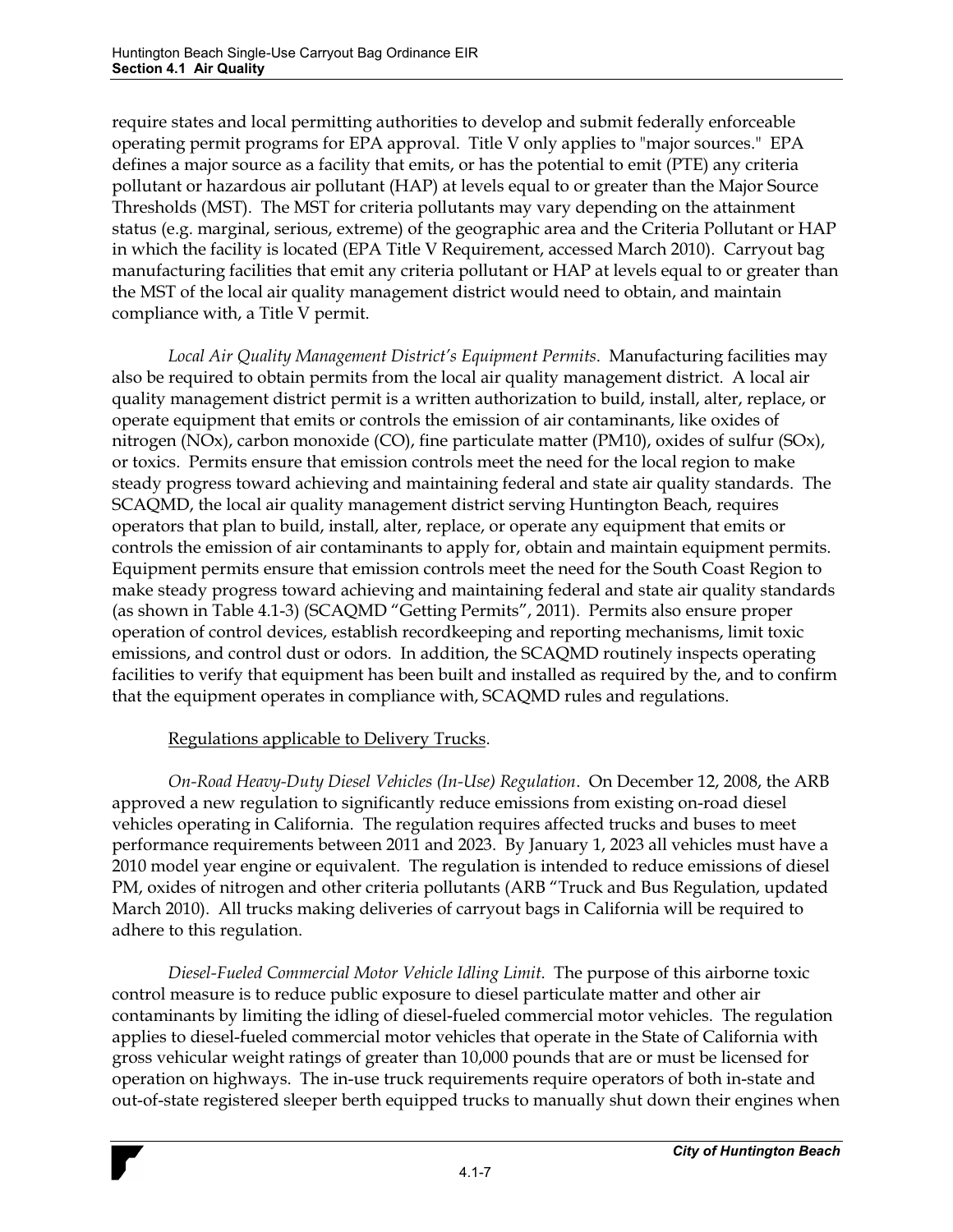idling more than five minutes at any location within California beginning in 2008 (ARB "Heavy-Duty Vehicle Idling Emission Reduction Program", updated March 2009). All trucks making deliveries in Huntington Beach are required to comply with the no-idling requirements.

### **4.1.2 Impact Analysis**

**a. Methodology and Significance Thresholds.** The proposed Single-Use Carryout Bag Ordinance does not include any physical development or construction related activities; therefore, the analysis focuses on emissions related to carryout bag manufacturing processes and truck trips associated with delivering carryout bags to retailers in Huntington Beach. Operational emissions associated with the truck trips to deliver carryout bags to Huntington Beach retailers were calculated using the using the URBEMIS 2007 v. 9.2.4 computer program (Rimpo and Associates, 20071). The estimate of operational emissions by URBEMIS includes truck trips (assumed to be heavy trucks - 33,000 to 60,000 pounds) and utilizes the trip generation rates based on the increase of truck trips associated with the proposed Ordinance.

The proposed Ordinance would create an air quality significant impact if it would:

- *1. Conflict with or obstruct implementation of the applicable air quality plan*
- *2. Violate any air quality standard or contribute substantially to an existing or projected air quality violation*
- *3. Result in a cumulatively considerable net increase of any criteria pollutant for which the project region is non-attainment under an applicable federal or state ambient air quality standard (including releasing emissions which exceed quantitative thresholds for ozone precursors*
- *4. Expose sensitive receptors to substantial pollutant concentrations*
- *5. Create objectionable odors affecting a substantial number of people*

The Initial Study (see Appendix A) concluded that only the second and third criteria could potentially result in a significant impact, while the proposed Single-Use Carryout Bag Ordinance would result in a less than significant impact with respect to the first and fourth criteria, and would result in no impact with respect to the fifth criterion. Hence, only the second and third criteria are addressed in this section.

The SCAQMD has established the following significance thresholds for project operations within the South Coast Air Basin:

- *55 pounds per day of ROC*
- *55 pounds per day of NOx*
- *550 pounds per day of CO*
- *150 pounds per day of SOx*

 $\overline{a}$ 

*150 pounds per day of PM10*

<sup>&</sup>lt;sup>1</sup> Please note that the California Emissions Estimator Model (CalEEMod), which is normally recommended for use by the SCAQMD, was considered for use as part of the analysis. However, because the truck trips associated with carryout bags were so few compared to larger projects normally analyzed with CalEEMod, the emissions output in CalEEMod did not yield any relevant results (all emissions were listed as 0.0 pounds per day). As stated by SCAQMD, the decision to continue using the URBEMIS model is up to the lead agency or other users (CalEEMod FAQ; www.aqmd.gov/caleemod/faq.htm). As such, the use of URBEMIS for this analysis is deemed reasonable and conservative.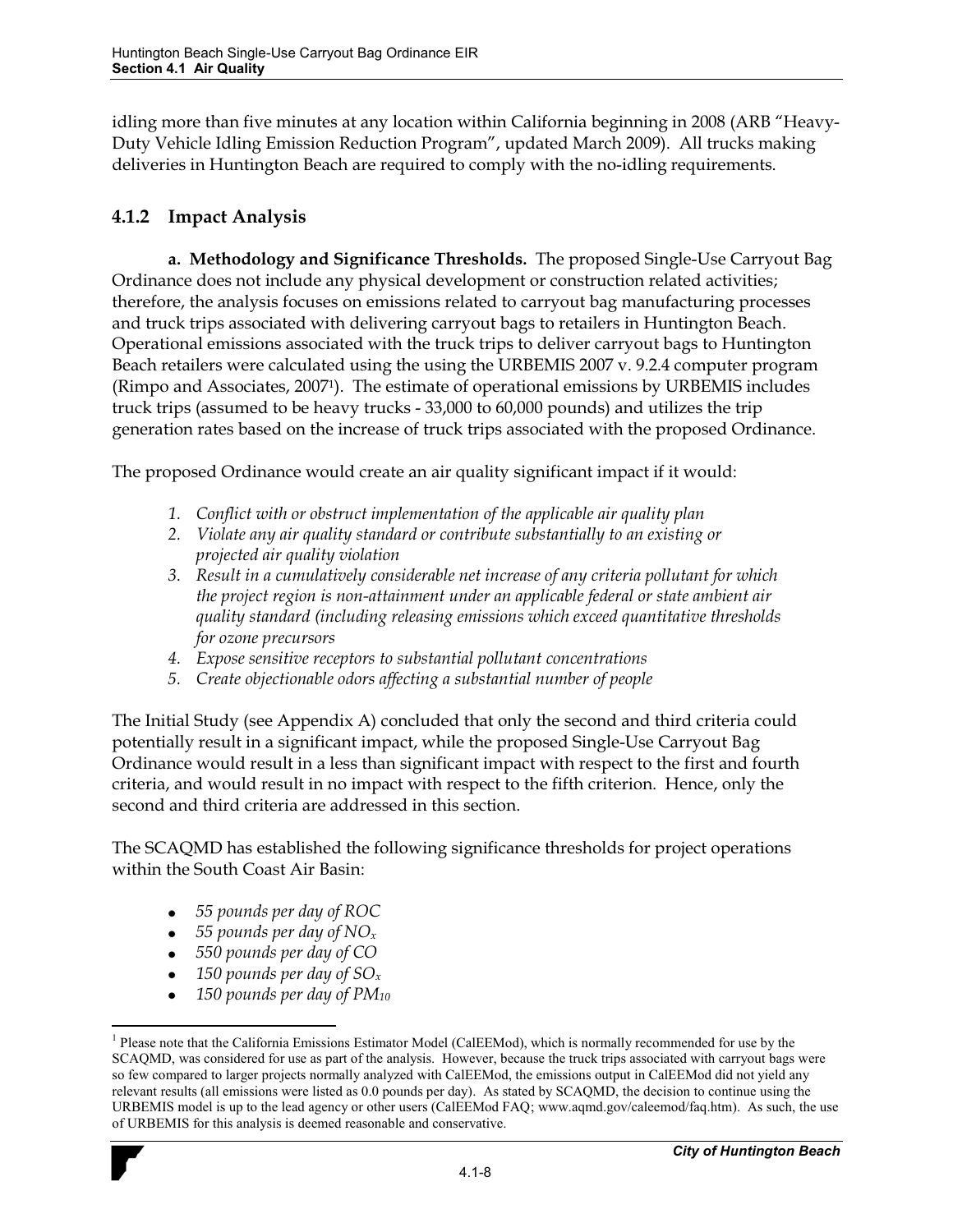$\bullet$ *55 pounds per day of PM2.5*

#### **b. Project Impacts and Mitigation Measures.**

**Impact AQ-1 A shift toward reusable bags could potentially alter processing activities related to bag production, which has the potential to increase air pollutant emissions. However, the proposed Single-Use Carryout Bag Ordinance is expected to substantially reduce the number of single-use plastic carryout bags, thereby reducing the total number of bags manufactured and overall emissions associated with bag manufacture and use. Therefore, air quality impacts related to alteration of processing activities would be Class IV,** *beneficial***.** 

The intent of the proposed Single-Use Carryout Bag Ordinance is to reduce the amount of single-use carryout bags, and to promote the use of reusable bags by Huntington Beach retail customers. The proposed Ordinance would incrementally reduce the number of single-use plastic carryout bags that are manufactured and would incrementally increase the number of single-use paper and reusable bags manufactured compared to existing conditions.

As described in the *Setting*, emissions associated with single-use paper bag production result in 1.9 times the impact on atmospheric acidification as a single-use plastic bag. On a per bag basis, a reusable carryout bag that is made of LDPE plastic results in three times the atmospheric acidification compared to a single-use plastic bag. Reusable bags may be made of various materials other than LDPE, including cloths such as cotton or canvas. However, because LDPE reusable bags are one of the most common types of reusable bags and are of similar durability and weight (approximately 50 to 200 grams) as other types of reusable bags, this EIR utilizes the best available information regarding specific metrics on a per bag basis to disclose environmental impacts associated with the proposed Ordinance. Further, given the high rate of reuse of all types of reusable bags (usually at least one year, or 52 times), the air pollutant emissions from these bags when compared to plastic and paper carryout bags are expected to be comparable (to the LPDE bag) or lower (Santa Clara County Single-Use Carryout Bag Initial Study, October 2010). Similarly, based on a per bag basis, a single-use paper bag has 1.3 times the impact on ground level ozone formation compared to a single-use plastic bag and a reusable carryout bag that is made of LDPE plastic would result in 1.4 times the ground level ozone formation compared to a single-use plastic bag (Stephen L. Joseph, 2009; FRIDGE, 2002; and Green Cities California MEA, 2010).

A reusable bag results in greater impacts to ground level ozone formation and atmospheric acidification than a single-use plastic bag on a per bag basis; however, unlike single-use plastic bags, reusable carryout bags are intended to be used multiple times (at least 125 uses as required by the proposed Ordinance).2 Therefore, fewer total carryout bags would need to be manufactured as a shift toward the use of reusable bags occurs. As described in Section 2.0, *Project Description*, stores making available paper carryout bags would be required to sell

 $\overline{a}$  $^2$  For the purposes of this analysis, it is assumed that reusable bags would be used once per week for a year, or 52 times, before being replaced. However, for the purposes of the Ordinance, reusable bags *can* be used as many as 125 times.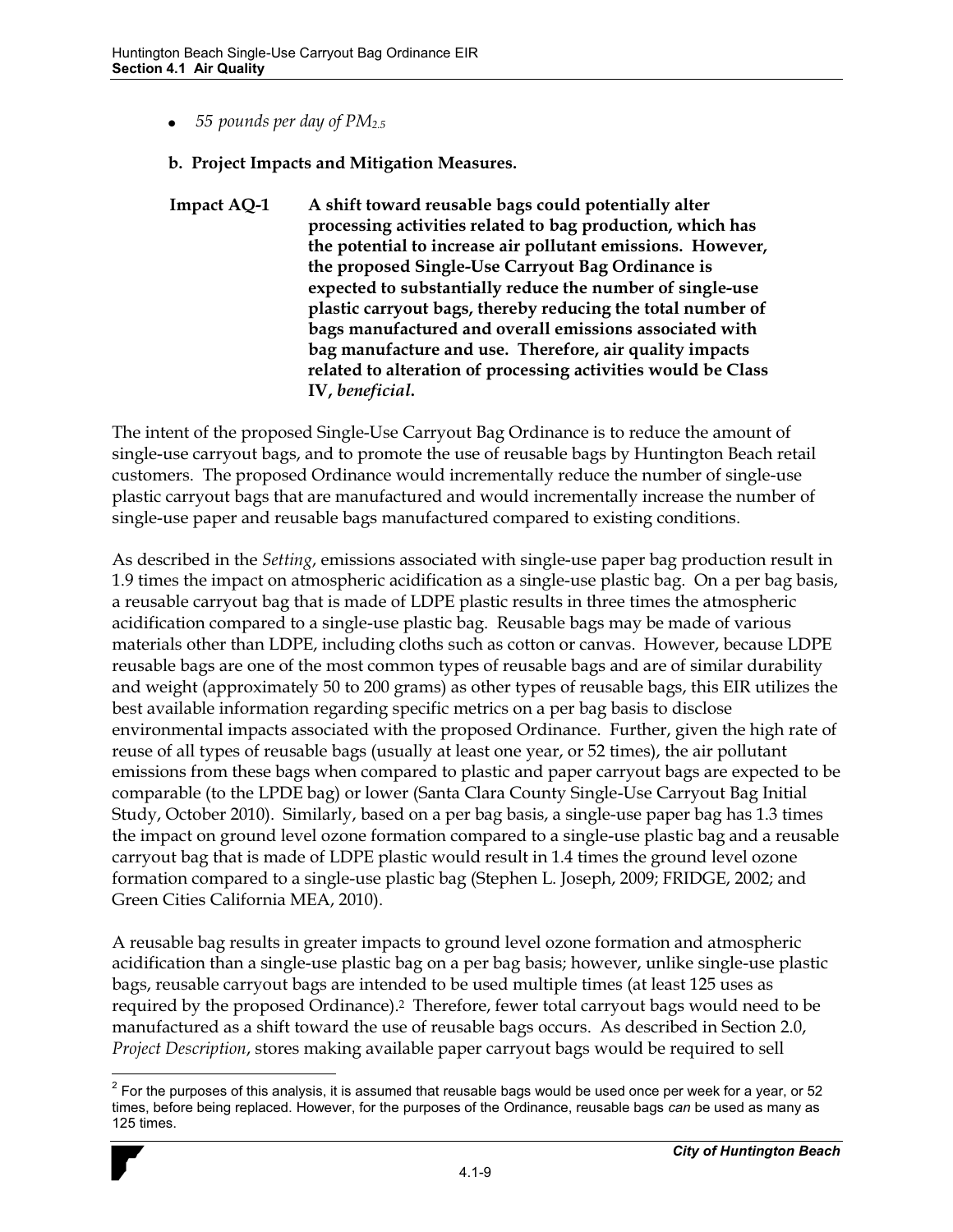recycled paper carryout bags made from 100% recycled material with a 40% post-consumer recycled content to customers for \$0.10 per bag. This mandatory charge would create a disincentive to customers to request paper bags when shopping at regulated stores and is intended to promote a shift toward the use of reusable bags by consumers in Huntington Beach. The proposed Ordinance may lead to some short-term increase in single-use paper bag use as consumers would be unable to get a free plastic bag while shopping, but may be willing to pay a charge to use paper bags.

Based on a mandatory charge of \$0.10 per bag, this analysis assumes that the total volume of plastic bags currently used in Huntington Beach (102,198,343 plastic bags per year as shown in Table 2-1) would be replaced by approximately 45% paper bags and 50% reusable bags as a result of the Single-Use Carryout Bag Ordinance, as shown in Table 4.1-4. As shown therein, it is assumed that 5% of the existing single-use plastic bags used in Huntington Beach would remain in use since the Ordinance does not apply to some retailers who distribute plastic bags (e.g., restaurants) and these retailers would continue to distribute plastic bags after the Ordinance is implemented. Thus, for this analysis it is assumed that 5,109,917 plastic bags would be used in Huntington Beach after implementation of the proposed Ordinance. In addition, it is assumed that approximately 45,989,254 paper bags would replace approximately 45% of the plastic bags currently used in the City. This 1:1 replacement ratio is considered conservative, because the volume of a single-use paper carryout bag (20.48 liters) is generally equal to approximately 150% of the volume of a single-use plastic bag (14 liters), such that fewer paper bags would ultimately be needed to carry the same number of items.

| Type of Bag        | <b>Replacement</b><br><b>Assumption</b> | # of Bags used Per<br>Year | <b>Explanation</b>                                                                                                                                                                                                                                                                                |
|--------------------|-----------------------------------------|----------------------------|---------------------------------------------------------------------------------------------------------------------------------------------------------------------------------------------------------------------------------------------------------------------------------------------------|
| Single-use Plastic | 5%                                      | 5,109,917                  | Because the Ordinance does not apply to<br>all retailers, some single-use plastic bags<br>would remain in circulation.                                                                                                                                                                            |
| Single-use Paper   | 45%                                     | 45,989,254                 | Although the volume of a single-use paper<br>carryout bag is generally 150% of the<br>volume of a single-use plastic bag, such<br>that fewer paper bags would be needed to<br>carry the same number of items, it is<br>conservatively assumed that paper would<br>replace plastic at a 1:1 ratio. |
| Reusable           | 50%                                     | 982,676                    | Although a reusable bag can, by definition,<br>be used 125 times, it is conservatively<br>assumed that a reusable bag would be<br>used by a customer once per week for one<br>year, or 52 times.                                                                                                  |
|                    | Total                                   | 52,081,847                 |                                                                                                                                                                                                                                                                                                   |

**Table 4.1-4 Existing Plastic Bag Replacement Assumptions**

In order to estimate the number of reusable carryout bags that would replace 51,099,171 plastic bags (50% of the existing number of plastic bags used in Huntington Beach per year), it is assumed that a reusable carryout bag would be used by a customer once per week for one year (52 times). This is a conservative estimate as a reusable bag, as required by the Ordinance, must have the capability of being used 125 times (see Appendix C for complete Draft Ordinance).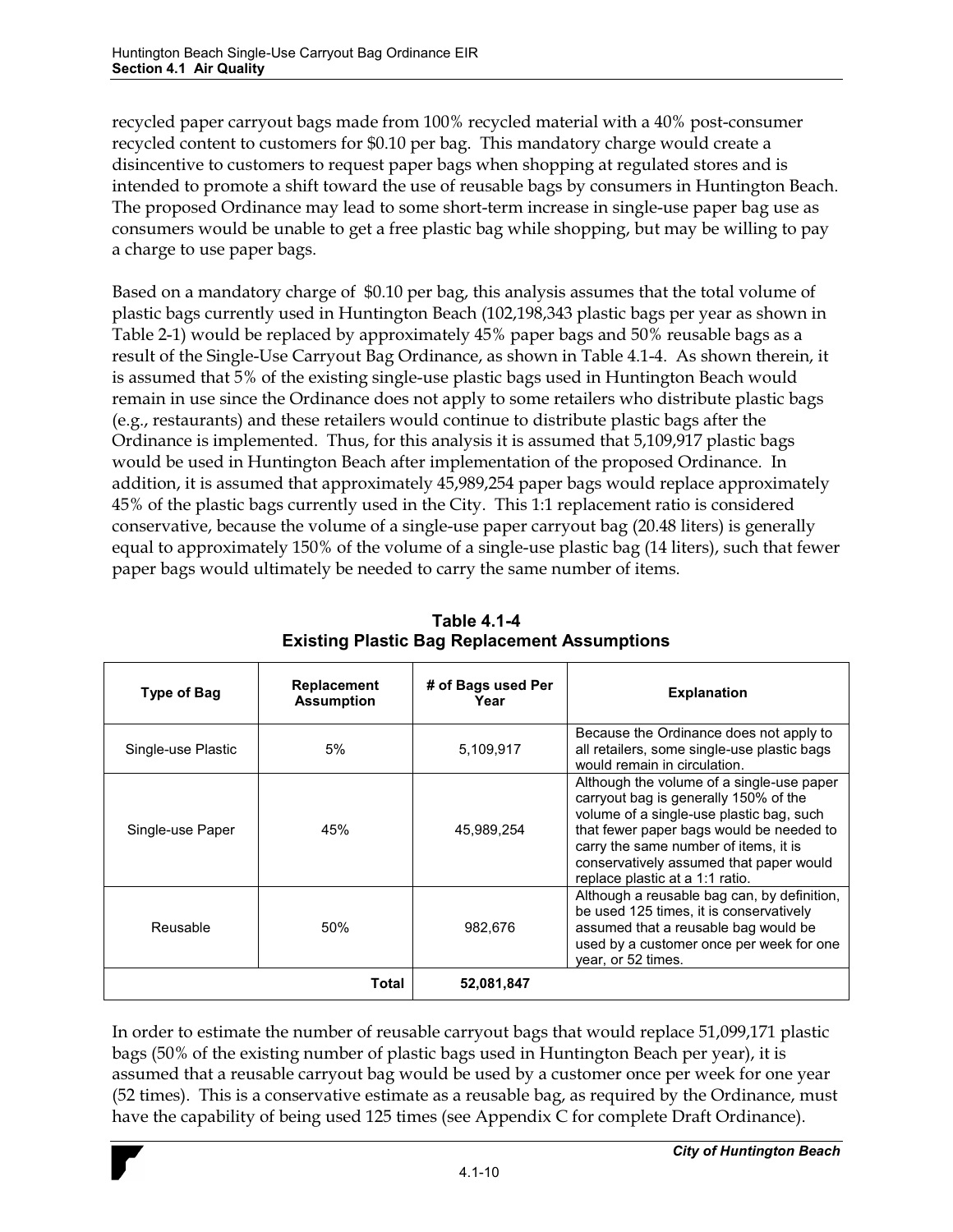Nevertheless, for this analysis, in order to replace the volume of groceries contained in the 51,099,171 single-use plastic bags that would be removed as a result of the Single-Use Carryout Bag Ordinance, an increase of approximately 982,676 reusable bags per year would be purchased by customers at retail stores. Based on the estimate of 982,676 reusable bags, each Huntington Beach resident (191,677 in 2011) would purchase around five reusable bags per year. This analysis assumes that as a result of the proposed Ordinance the existing total volume of groceries currently carried in approximately 102.2 million single-use plastic carryout bags would be carried within approximately 52 million single-use plastic, reusable and single-use paper bags.

Table 4.1-5 estimates emissions that contribute to the development of ground level ozone and atmospheric acidification that would result from implementation of the proposed Single-Use Carryout Bag Ordinance. As shown, the increased use of reusable carryout bags in the City would reduce emissions that contribute to ground level ozone by approximately 822 kg per year (a 35% decrease) and atmospheric acidification by approximately 7,310 kg per year (a 7% decrease).

| <b>Table 4.1-5</b>                                                    |
|-----------------------------------------------------------------------|
| <b>Estimated Emissions that Contribute to Ground Level Ozone and</b>  |
| Atmospheric Acidification (AA) from Carryout Bags in Huntington Beach |

| <b>Bag</b><br><b>Type</b>        | # of Bags<br><b>Used per</b><br>Year* | Ozone<br><b>Emission</b><br>Rate per<br>Bag** | Ozone<br><b>Emissions</b><br>(kg) per<br>1,000<br>bags*** | <b>Ozone</b><br><b>Emissions</b><br>per year<br>(kg) | <b>AA</b><br><b>Emission</b><br>Rate per<br>Bag** | <b>AA</b><br><b>Emissions</b><br>(kg) per<br>1,000<br>bags**** | <b>AA</b><br><b>Emissions</b><br>per year<br>(kg) |
|----------------------------------|---------------------------------------|-----------------------------------------------|-----------------------------------------------------------|------------------------------------------------------|---------------------------------------------------|----------------------------------------------------------------|---------------------------------------------------|
| Single-<br>use<br><b>Plastic</b> | 5,109,917                             | 1.0                                           | 0.023                                                     | 117.52                                               | 1.0                                               | 1.084                                                          | 5,539.15                                          |
| Single-<br>use<br>Paper          | 45,989,254                            | 1.3                                           | 0.03                                                      | 1,379.68                                             | 1.9                                               | 2.06                                                           | 94,737.86                                         |
| Reusable                         | 982,676                               | 1.4                                           | 0.032                                                     | 31.45                                                | 3.0                                               | 3.252                                                          | 3,195.66                                          |
|                                  |                                       |                                               | <b>Total</b>                                              | 1,529                                                |                                                   | Total                                                          | 103,473                                           |
| <b>Existing</b>                  |                                       | 2,351                                         |                                                           | <b>Existing</b>                                      | 110,783                                           |                                                                |                                                   |
| <b>Net Change</b>                |                                       | (822)                                         |                                                           | <b>Net Change</b>                                    | (7, 310)                                          |                                                                |                                                   |

*Source:* 

*\* Refer to Table 4.1-4.* 

*\*\*Impact rate per bag as stated in Stephen L. Joseph, 2009; Ecobilan, 2004; FRIDGE, 2002; and Green Cities California MEA, 2010; Santa Monica Single-use Carryout Bag Ordinance Final EIR, January 2011.* 

*\*\*\* Emissions per 1,000 bags from Ecobilan, 2004; Santa Monica Single-use Carryout Bag Ordinance Final EIR, January 2011. \*\*\*\* Emissions per 1,000 bags from FRIDGE, 2002 and Green Cities California MEA, 2010; Santa Monica Single-use Carryout Bag Ordinance Final EIR, January 2011.*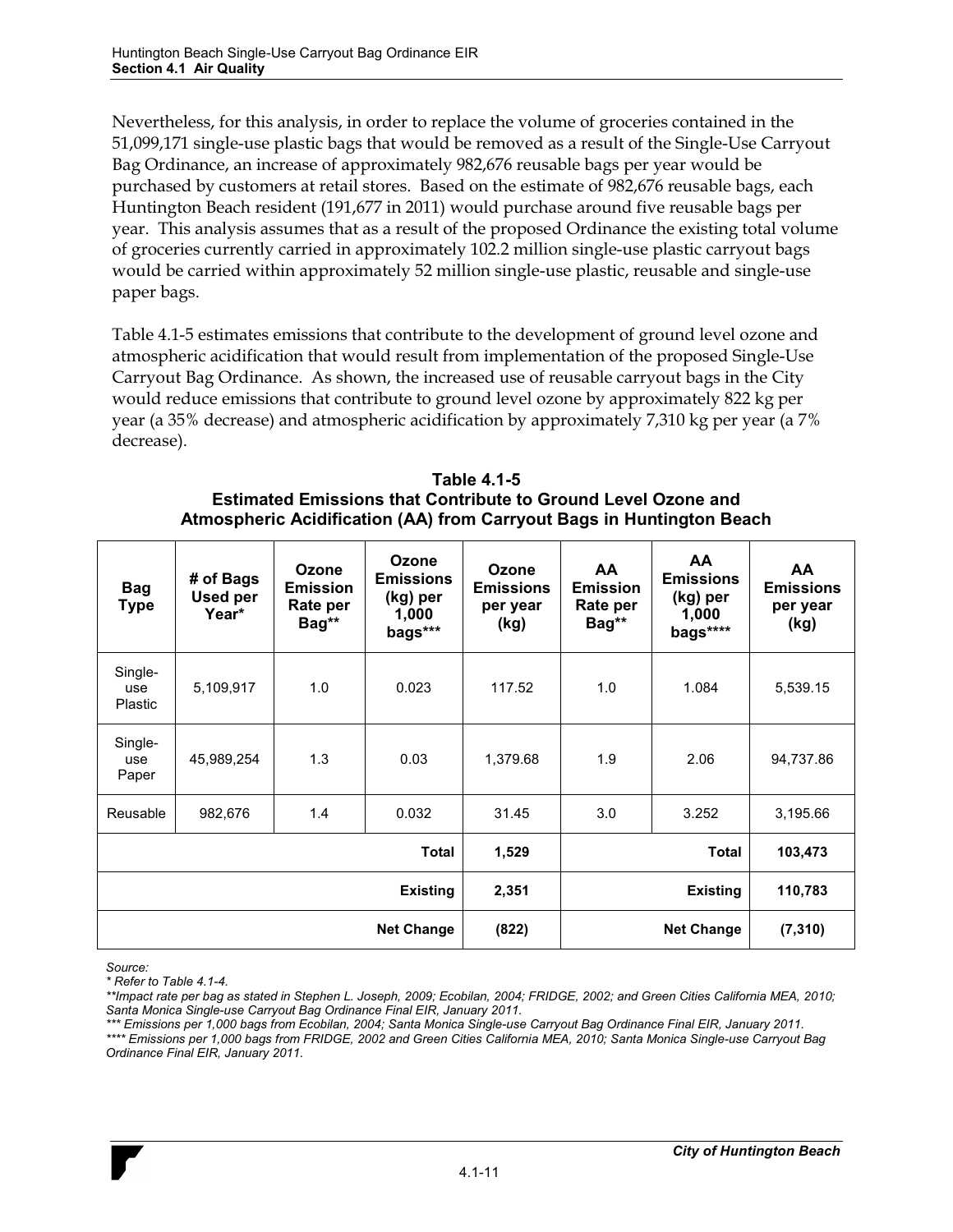As discussed in the *Setting*, air pollutant emissions from manufacturing facilities are also regulated under the Clean Air Act and would be subject to requirements by the local air quality management district (in Orange County, the SCAQMD). Either a paper bag manufacturing facility or a reusable carryout bag manufacturing facility that emits any criteria pollutant or hazardous air pollutant (HAP) at levels equal to or greater than the Major Source Thresholds (MST) of the local air quality management district would need to obtain and maintain compliance with a Title V permit. Adherence to permit requirements would ensure that a manufacturing facility would not violate any air quality standard. Manufacturing facilities would also be required to obtain equipment permits for emission sources through the local air quality management district which ensures that equipment is operated and maintained in a manner that limits air emissions in the region. Compliance with applicable regulations would ensure that manufacturing facilities would not generate emissions conflicting with or obstructing implementation of the applicable air quality plan, violate any air quality standard or contribute substantially to an existing or projected air quality violation or result in a cumulatively considerable net increase of any criteria pollutant.

As described above, the proposed Single-Use Carryout Bag Ordinance would reduce emissions associated with ozone and atmospheric acidification. Therefore, the proposed ordinance would have a beneficial impact with respect to air quality.

**Mitigation Measures**. Mitigation is not necessary as impacts would beneficial.

**Significance After Mitigation**. The impact would be beneficial without mitigation.

**Impact AQ-2 Implementation of the proposed Single-Use Carryout Bag Ordinance would generate air pollutant emissions associated with an incremental increase in truck trips to deliver paper and reusable carryout bags to local retailers. However, emissions would not exceed SCAQMD operational significance thresholds. Therefore, operational air quality impacts would be Class III,** *less than significant***.** 

Long-term emissions associated with the proposed Single-Use Carryout Bag Ordinance would include those emissions associated with truck trips to deliver carryout bags (paper and reusable) from manufacturing facilities or distributors to the local retailers in Huntington Beach. The URBEMIS computer program was used to calculate emissions for mobile emissions resulting from the number of trips generated by the proposed ordinance.

A temporary increase in single-use paper-bag use and a permanent increase in reusable bag use might lead to an increase in the frequency of truck trips needed to deliver a greater number of these bags to stores in Huntington Beach. However, any increase in truck trips related to paper and reusable bag delivery would be partially offset by the reduction in truck trips related to single-use plastic carryout bag delivery since under the proposed ordinance, plastic bags would be banned and therefore truck delivery would not be required. Nevertheless, as shown in Table 4.1-6, assuming a worst-case scenario that as a result of the proposed project the volume of existing plastic bags would be replaced by approximately 45% paper bags and 50% reusable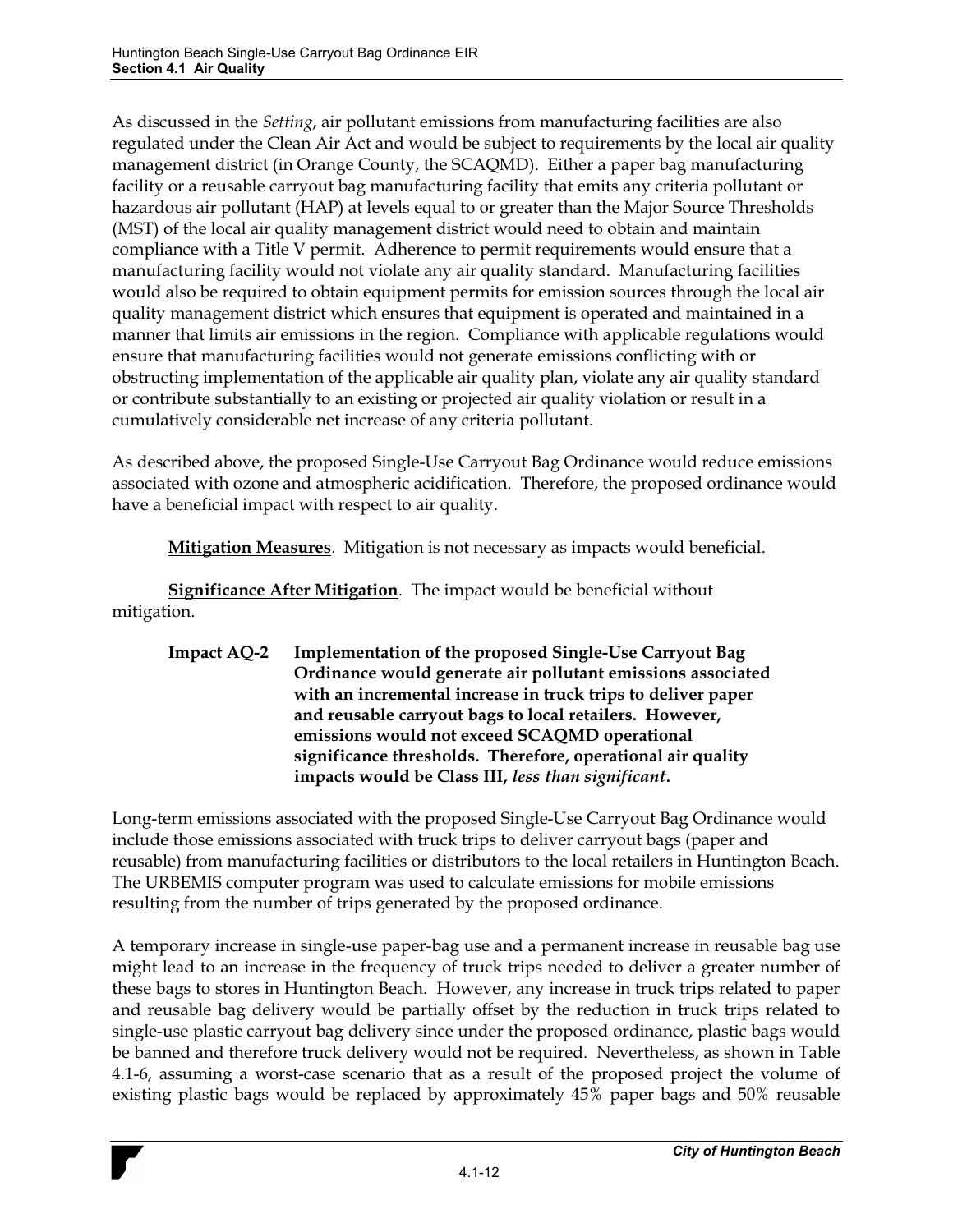bags with 5% of the total plastic bags remaining in use, the net increase in truck traffic resulting from the change in bag use would be less than one truck trip per day.

| <u>, andnung mikiamanisman at ma i rekadas amğıd ada asırlası sağ arsınsılda</u> |                                    |                                           |                                |                               |  |  |
|----------------------------------------------------------------------------------|------------------------------------|-------------------------------------------|--------------------------------|-------------------------------|--|--|
| <b>Bag Type</b>                                                                  | <b>Number of Bags</b><br>per Year* | <b>Number of Bags</b><br>per Truck Load** | <b>Truck Trips Per</b><br>Year | <b>Truck Trips per</b><br>Day |  |  |
| Single-use Plastic                                                               | 5,109,917                          | 2,080,000                                 | 2.5                            | 0.007                         |  |  |
| Single-use Paper                                                                 | 45,989,254                         | 217,665                                   | 211                            | 0.58                          |  |  |
| Reusable                                                                         | 982.676<br>108,862                 |                                           | 9                              | 0.025                         |  |  |
| <b>Total</b>                                                                     |                                    |                                           | 223                            | 0.61                          |  |  |
| <b>Existing Truck Trips for Plastic Bags (to be removed)</b>                     |                                    | 49                                        | 0.13                           |                               |  |  |
|                                                                                  |                                    | <b>Net New Truck Trips</b>                | 174                            | 0.48                          |  |  |

**Table 4.1-6 Estimated Truck Trips per Day Following Implementation of the Proposed Single-use Carryout Bag Ordinance** 

*\*Based on worst case scenario estimate of 5% existing plastic bag use in Huntington Beach (approximately 102,198,343 plastic bags per year) to remain, 45% conversion of the volume of existing plastic bag use in Huntington beach to paper bags and 50% conversion to reusable bags (based on 52 uses per year).* 

\*\*City of Santa Monica Single-Use Carryout Bag Ordinance EIR (SCH #2010041004), January 2011; and City of Sunnyvale *Carryout Bag Ordinance EIR (SCH#2011062032), December 2011.* 

As shown in Table 4.1-6, the change in truck traffic as a result of the proposed Ordinance would be a net increase of approximately 0.48 truck trips per day. Although the reduction in singleuse plastic bag deliveries would reduce truck trips compared to existing conditions, the increase in single-use paper and reusable bags would cause a negligible net increase. Mobile emissions associated with such an increase in truck traffic are summarized in Table 4.1-7.

**Table 4.1-7 Operational Emissions Associated with Proposed Ordinance** 

| <b>Emission Source</b>              | Emissions (Ibs/day) |                 |           |           |                   |  |
|-------------------------------------|---------------------|-----------------|-----------|-----------|-------------------|--|
|                                     | <b>ROG</b>          | NO <sub>x</sub> | <b>CO</b> | $PM_{10}$ | PM <sub>2.5</sub> |  |
| Mobile Emissions<br>(Truck Traffic) | 0.01                | 0.2             | 0.05      | 0.01      | 0.01              |  |
| <b>Total Emissions</b>              | 0.01                | 0.12            | 0.05      | 0.01      | 0.01              |  |
| <b>SCAQMD Thresholds</b>            | 55                  | 55              | 550       | 150       | 55                |  |
| <b>Threshold Exceeded?</b>          | <b>No</b>           | <b>No</b>       | No        | No        | No                |  |

*Source: URBEMIS version 9.2.4 calculations for Truck Trips. See Appendix B for calculations*